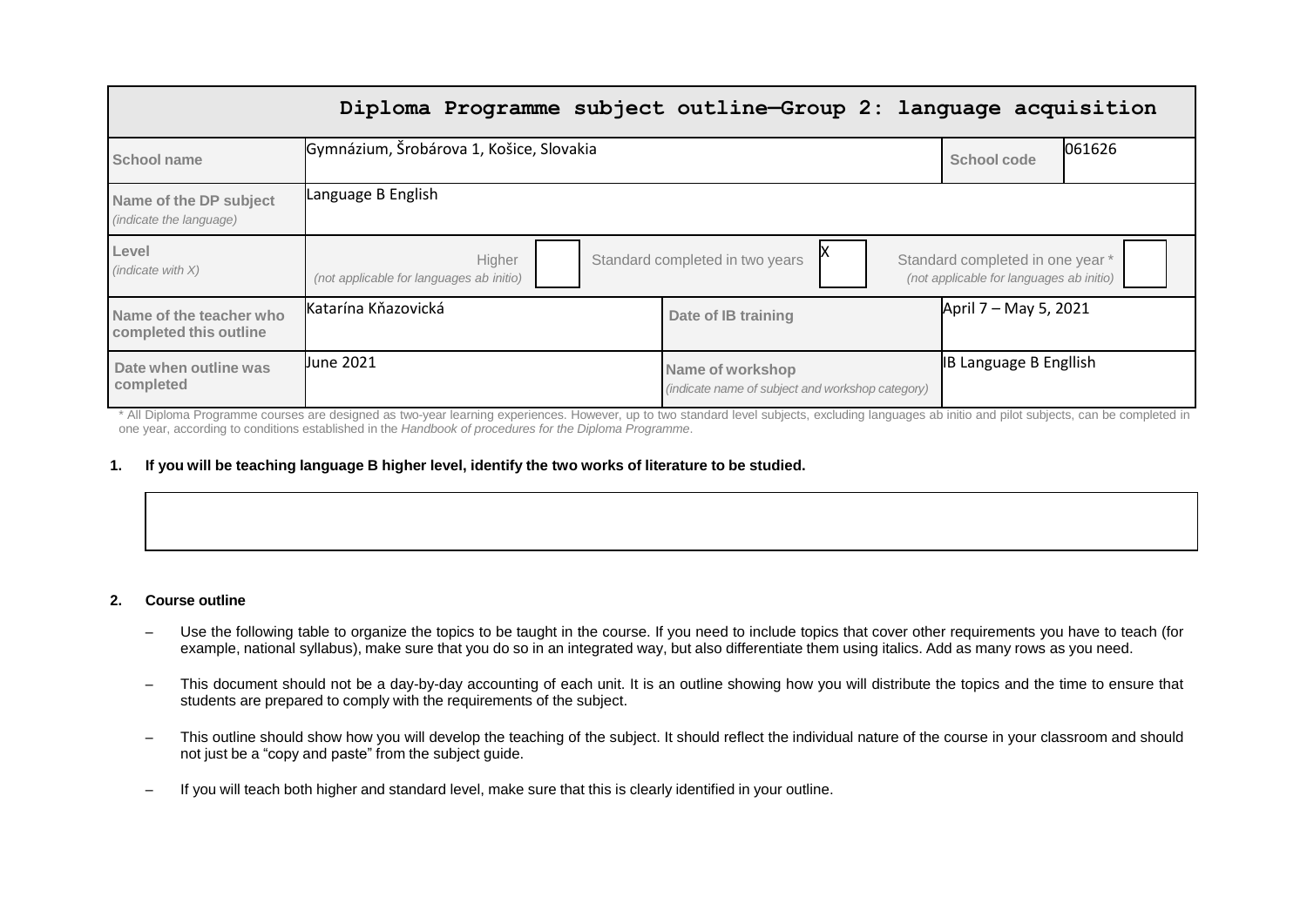|        | <b>Topic</b><br>(as<br>identified in<br>the IB<br>subject<br>guide)<br>State the topics in the<br>order you are planning<br>to teach them. | <b>Contents</b>            | <b>Allocated</b><br>time<br>45<br>mı<br>One class is<br>าน<br>In one week<br>$\mathsf{C}$<br>there are<br>$\overline{a}$ | <b>Assessment</b><br>instruments to be<br>used          | <b>Resources</b><br>List the main resources to be used.<br>including information technology if<br>applicable. |
|--------|--------------------------------------------------------------------------------------------------------------------------------------------|----------------------------|--------------------------------------------------------------------------------------------------------------------------|---------------------------------------------------------|---------------------------------------------------------------------------------------------------------------|
| Year 1 | Chapter 1: Identities-Citizens of the world                                                                                                |                            |                                                                                                                          | Listening skills-                                       | English B Course Companion                                                                                    |
|        | lifestyles, health,                                                                                                                        | <b>Belief and identity</b> | 11weeks/44lessons/                                                                                                       | Receptive, productive                                   | <b>Videos</b>                                                                                                 |
|        | wellbeing                                                                                                                                  | Beauty and health          | 33hours                                                                                                                  | Oral and interactive skills                             |                                                                                                               |
|        |                                                                                                                                            |                            |                                                                                                                          | (presentations,                                         |                                                                                                               |
|        |                                                                                                                                            |                            |                                                                                                                          | Group discussion, vocabulary                            | https://watchdocumentaries.c                                                                                  |
|        |                                                                                                                                            |                            |                                                                                                                          | tests, reading, peer activities,                        | om/food-choices/                                                                                              |
|        |                                                                                                                                            |                            |                                                                                                                          | peer and self-assessment)                               | https://www.eufic.org/en/heal                                                                                 |
|        |                                                                                                                                            |                            |                                                                                                                          | Written texts types( personal thy-living/category/food- |                                                                                                               |
|        |                                                                                                                                            |                            |                                                                                                                          | letters and emails)                                     | choice                                                                                                        |
|        |                                                                                                                                            |                            |                                                                                                                          |                                                         | https://www.drugabuse.gov/p                                                                                   |
|        |                                                                                                                                            |                            |                                                                                                                          |                                                         | ublications/principles-                                                                                       |
|        |                                                                                                                                            |                            |                                                                                                                          |                                                         | adolescent-substance-use-<br>disorder-treatment-research-                                                     |
|        |                                                                                                                                            |                            |                                                                                                                          |                                                         | based-guide/frequently-asked-                                                                                 |
|        |                                                                                                                                            |                            |                                                                                                                          |                                                         | questions/what-drugs-are-                                                                                     |
|        |                                                                                                                                            |                            |                                                                                                                          |                                                         | most-frequently-used-by-                                                                                      |
|        |                                                                                                                                            |                            |                                                                                                                          |                                                         | adolescents                                                                                                   |
|        |                                                                                                                                            |                            |                                                                                                                          |                                                         | https://www.drugabuse.gov/p                                                                                   |
|        |                                                                                                                                            |                            |                                                                                                                          |                                                         | ublications/principles-                                                                                       |
|        |                                                                                                                                            |                            |                                                                                                                          |                                                         | adolescent-substance-use-                                                                                     |
|        |                                                                                                                                            |                            |                                                                                                                          |                                                         | disorder-treatment-research-                                                                                  |
|        |                                                                                                                                            |                            |                                                                                                                          |                                                         | based-guide/frequently-asked-                                                                                 |
|        |                                                                                                                                            |                            |                                                                                                                          |                                                         | questions/why-do-                                                                                             |
|        |                                                                                                                                            |                            |                                                                                                                          |                                                         | adolescents-take-drugs                                                                                        |
|        |                                                                                                                                            |                            |                                                                                                                          |                                                         |                                                                                                               |
|        | Chapter 2:                                                                                                                                 | <b>Beliefs and values</b>  | 11weeks/44lessons/                                                                                                       | Receptive and interactive                               | <b>Vlogs</b>                                                                                                  |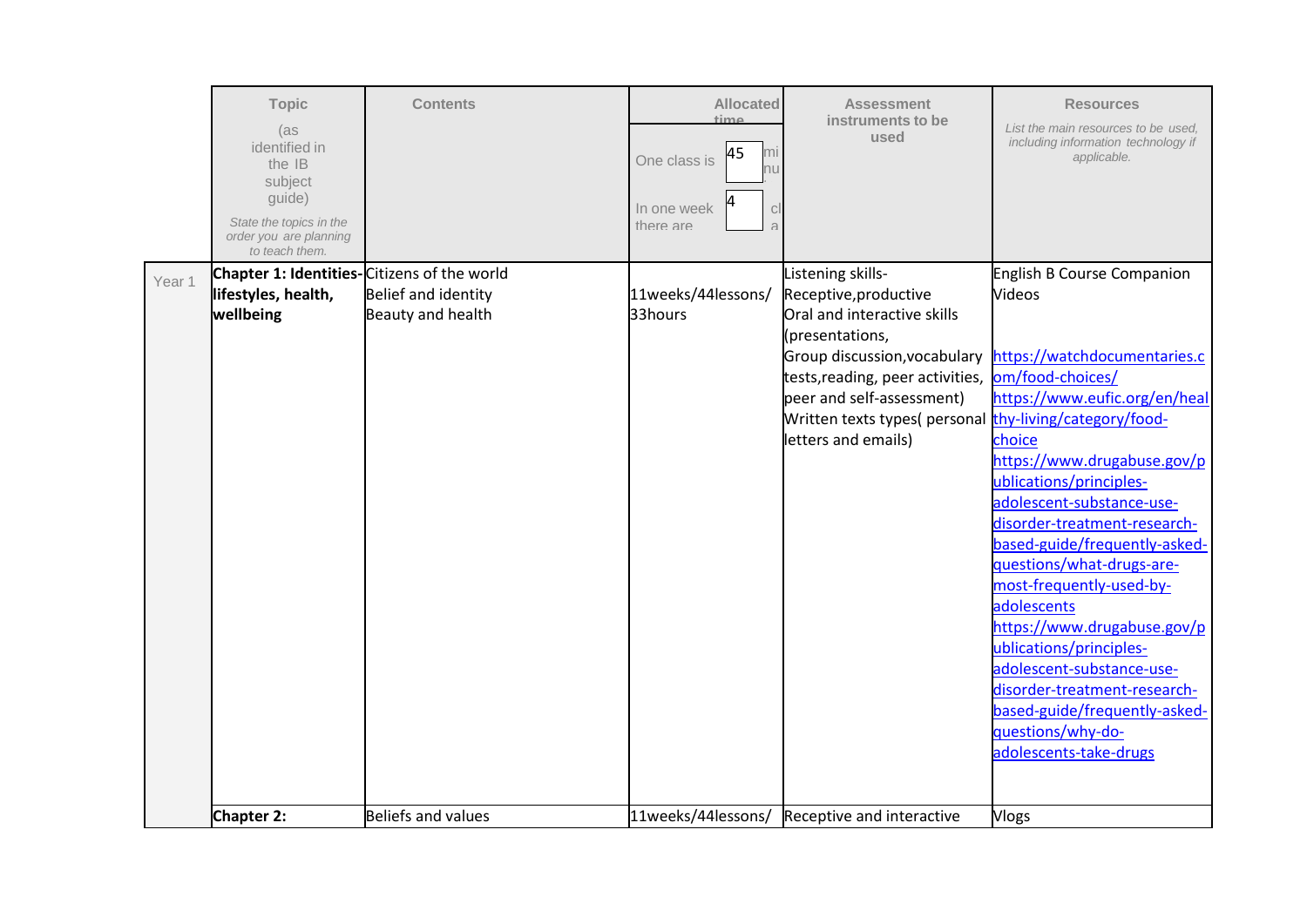|                   | <b>Experiences</b>                      | <b>Subcultures</b><br>Migration<br>Holidays and travel<br>Leisure activities                      | 33hours                        | skills<br>Debate, presenting to<br>classmates<br>Travel / Personal blogs<br>Diary entries                                                                                                                                                                             | <b>Brochures/Booklets</b><br><b>Travel Blogs</b><br><b>Diaries</b><br>English B Companion                                                                                                                                    |
|-------------------|-----------------------------------------|---------------------------------------------------------------------------------------------------|--------------------------------|-----------------------------------------------------------------------------------------------------------------------------------------------------------------------------------------------------------------------------------------------------------------------|------------------------------------------------------------------------------------------------------------------------------------------------------------------------------------------------------------------------------|
|                   | Chapter 3: Human<br>ingenuity           | Future humans<br>Technology and human interaction<br>Redefining art<br>Celebrities                | 10weeks/40lessons/<br>30hours  | <b>Receptive and Productive</b><br>skills<br>Interactive skills-interviews<br>Reading comprehension-<br>scientific articles<br>Writing text types-reviews<br>Debates, Presentations,<br>Peer assessment,<br>Speeches<br>Writing skills:<br>One opinion essays/For and | <b>English B Course Companion</b><br><b>Videos</b><br>Podcasts<br><b>Documentaries</b><br><b>TEDx speeches</b><br>Magazines,<br>Popular celebrity channels                                                                   |
| Year <sub>2</sub> | Chapter 4: social<br>organization       | <b>Minorities</b><br>Education<br>Social relationships<br>Partners for life<br>The future of jobs | 12weeks/48lessons/<br>36hours  | against essays<br><b>Receptive and Productive</b><br>skills<br>Interactive skills-<br>Debates, Presentations,<br>Peer assessment,<br>Speeches<br>Writing text types-reviews,<br>articles, essays                                                                      | Movies-To Sir with Love,<br>/Sidney Poiter's film/<br>Hillbilly elegy drama<br>https://content.wisestep.com/<br>communication-interviews/<br>Documentaries about Roma<br>people<br>Documentaries about arranged<br>marriages |
|                   | <b>Chapter 5: Sharing</b><br>the planet | <b>Ending poverty</b><br>Climate change<br>Power to the people                                    | 11weeks/44 lessons/<br>33hours | Receptive and Productive<br>skills<br>Interactive skills-                                                                                                                                                                                                             | English B Course Companion<br>Internet research<br><b>BBC</b> documentaries about the                                                                                                                                        |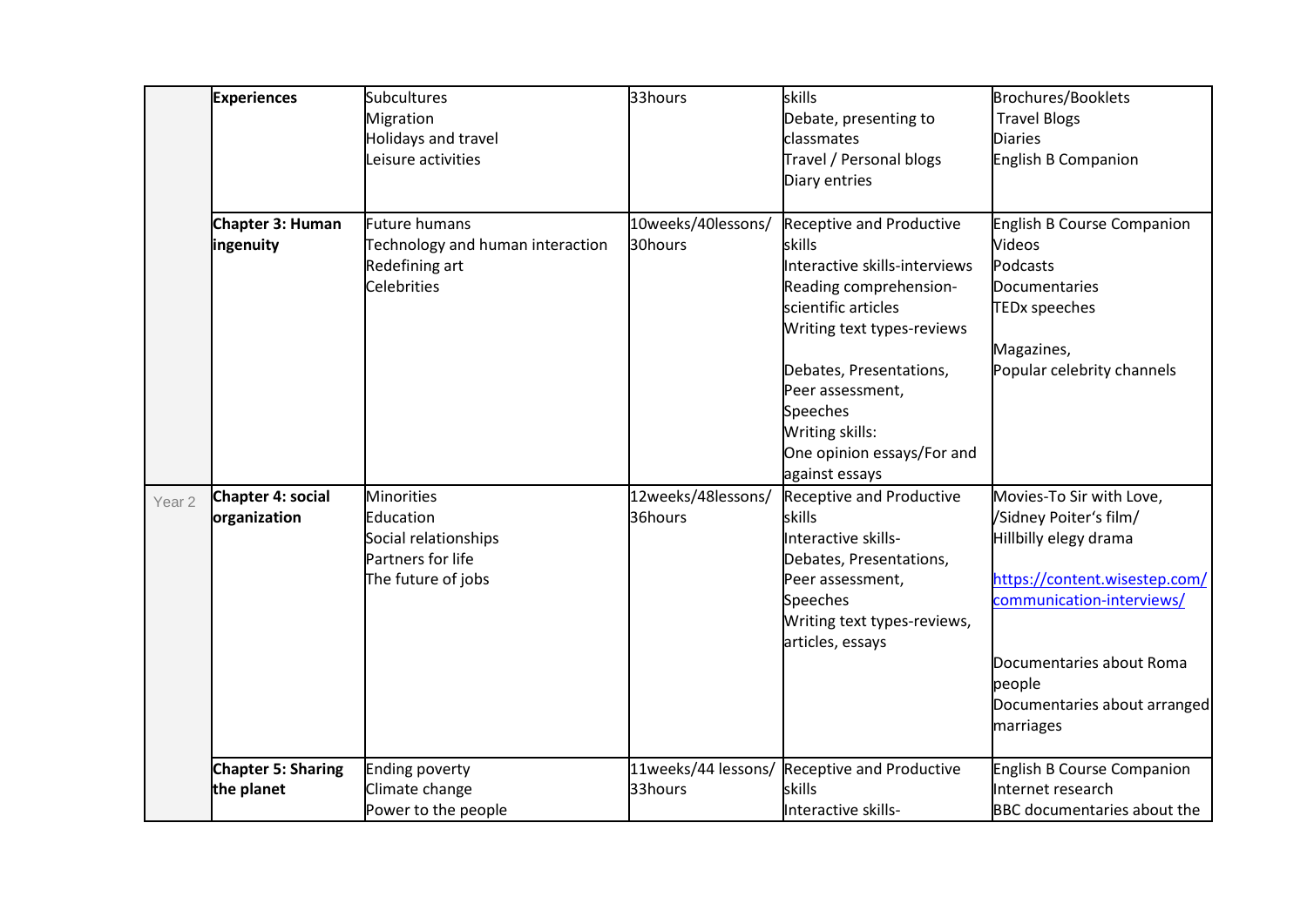| Inequality and level of poverty in the<br>world?<br>To what extent have the media<br>influenced your understanding of<br>global warming?<br>Have you perceived the effects of<br>global warming?<br>Do you believe in global warming? Is<br>it a matter of belief? | Debates, Presentations,<br>Peer assessment,<br>Speeches<br>Reading comprehension-<br>analysis | most polluted rivers in the<br>world<br><b>BBC</b> documentaries about child<br>llabor<br>Famous political speeches /<br>R.Reagan, W.Churchill, JFK,<br>MLK.<br>Articles about authoritarian<br>regimes/<br>George Orwell-1984 novel |
|--------------------------------------------------------------------------------------------------------------------------------------------------------------------------------------------------------------------------------------------------------------------|-----------------------------------------------------------------------------------------------|--------------------------------------------------------------------------------------------------------------------------------------------------------------------------------------------------------------------------------------|
|                                                                                                                                                                                                                                                                    |                                                                                               |                                                                                                                                                                                                                                      |

# **3. IB Internal and external assessment requirements to be completed during the course**

Briefly explain how and when you will work on them. Include the date when you will first introduce the internal and external assessment requirements, when they will be due and how students will be prepared to complete them.

When designing a language B course, the teacher must take into account the context of the school, diversity, student interests, access to the target language, languages of instruction, as well as languages used by the students and any local or national additional requirements. These may well dictate the pace of instruction, the breadth of the course and, to a certain extent, the course content.

Assessment objectives:

- Communicate clearly and effectively in a range of contexts and for variety of purposes
- Understand and use language appropriate to a range of interpersonal and / or intercultural context and audiences
- Understand and use language to express and respond to a range of ideas with fluency and accuracy
- Identify, organize and present ideas on a range of topics
- Understand, analyse and reflect upon a range of written, audio, visual and audio-visual texts

We will describe the assessment requirements in September of year 1 and again in September of year 2. The written assignment will be introduced in detail at the end of December, so that SL students will have time to choose a topic and begin finding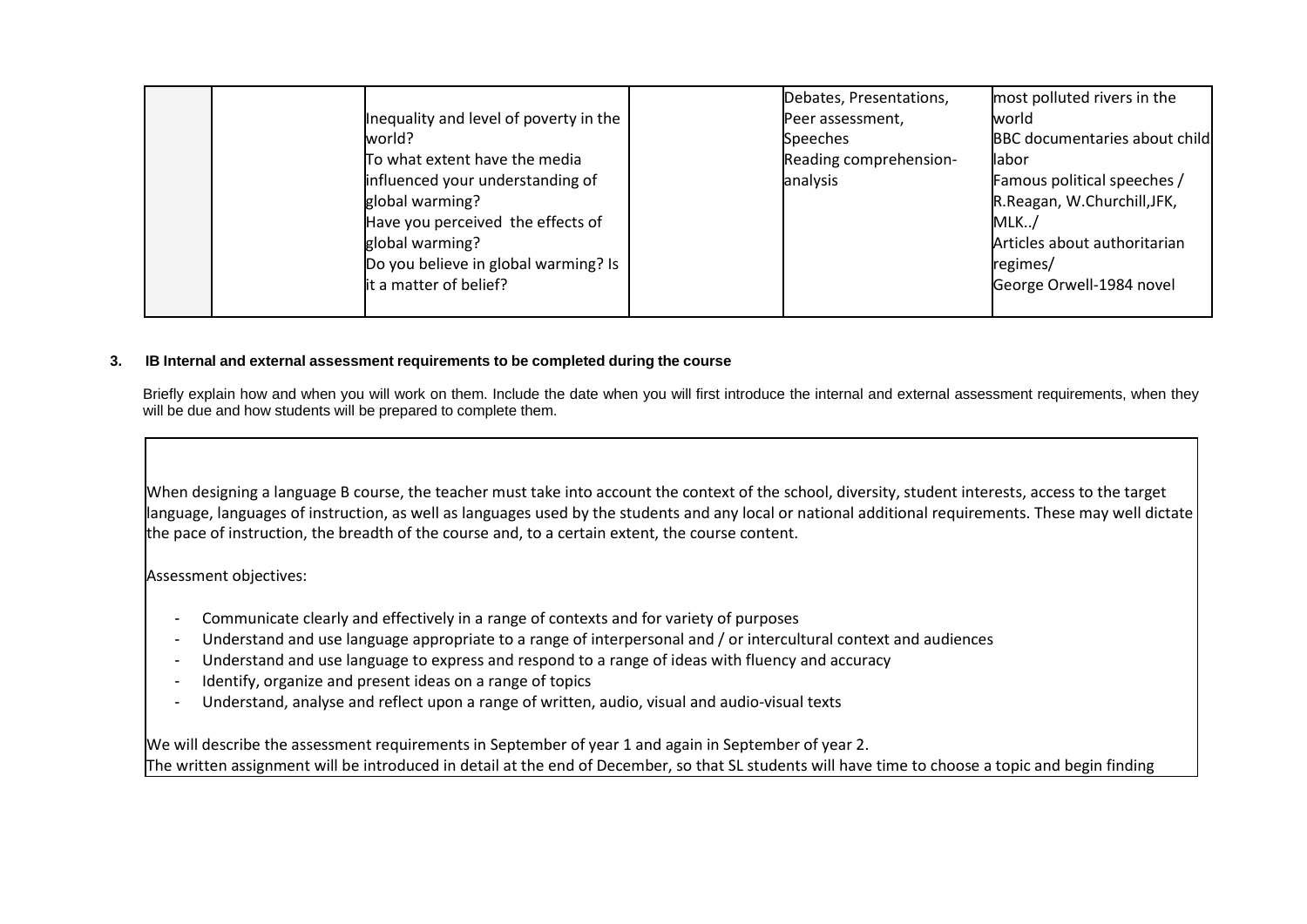resources over winter break. We will require students to submit their work by February so that we have time to address any problems of format before uploading before the deadline.

The interactive oral assignments will be completed in the fall/winter of year 2, after many practice activities throughout year 1. The students will be familiar with interactive formats (debates, discussions, etc.) as well as the rubrics for marking their contributions. The activities will be concluded in advance of the beginning of work on the individual oral assignment.

We will prepare for Paper 1 and Paper 2 during the entire  $2^{nd}$  year of this course. In the spring of year 2, we will begin to practice for paper 1 in a more dedicated way, with activities from past tests, and from the *IB Course Companion* to serve as timed practice texts. We will continue to review and practice on all class days until the examination day.

### **Assessment components**

External assessment (3 hours)

Paper 1 (1 hour 15 minutes) Productive skills – Writing (30 marks) One writing tasks of 250 – 400 words from a choice of three, each from a different theme, choosing a text type from among those listed in the examination instructions.

Paper 2 (1 hour 45 minutes) Receptive skills – separate sections in listening and reading 65 marks) Listening comprehension (45 minutes) (25 MARKS) Reading comprehension (1 hour) (40 marks) Comprehension exercises on three audio passages and three written texts, drawn from all five themes.

Internal assessment

This component is internally assessed by the teacher and externally moderated by the IB at the end of the course.

Individual oral assessment

A conversation with the teacher, based on a visual stimulus, followed by discussion based on an additional theme. (30 marks)

Class activities, homework, writtten tests after every chapter are parts of the formative assesment of a student's progress and encourage them to work systematically.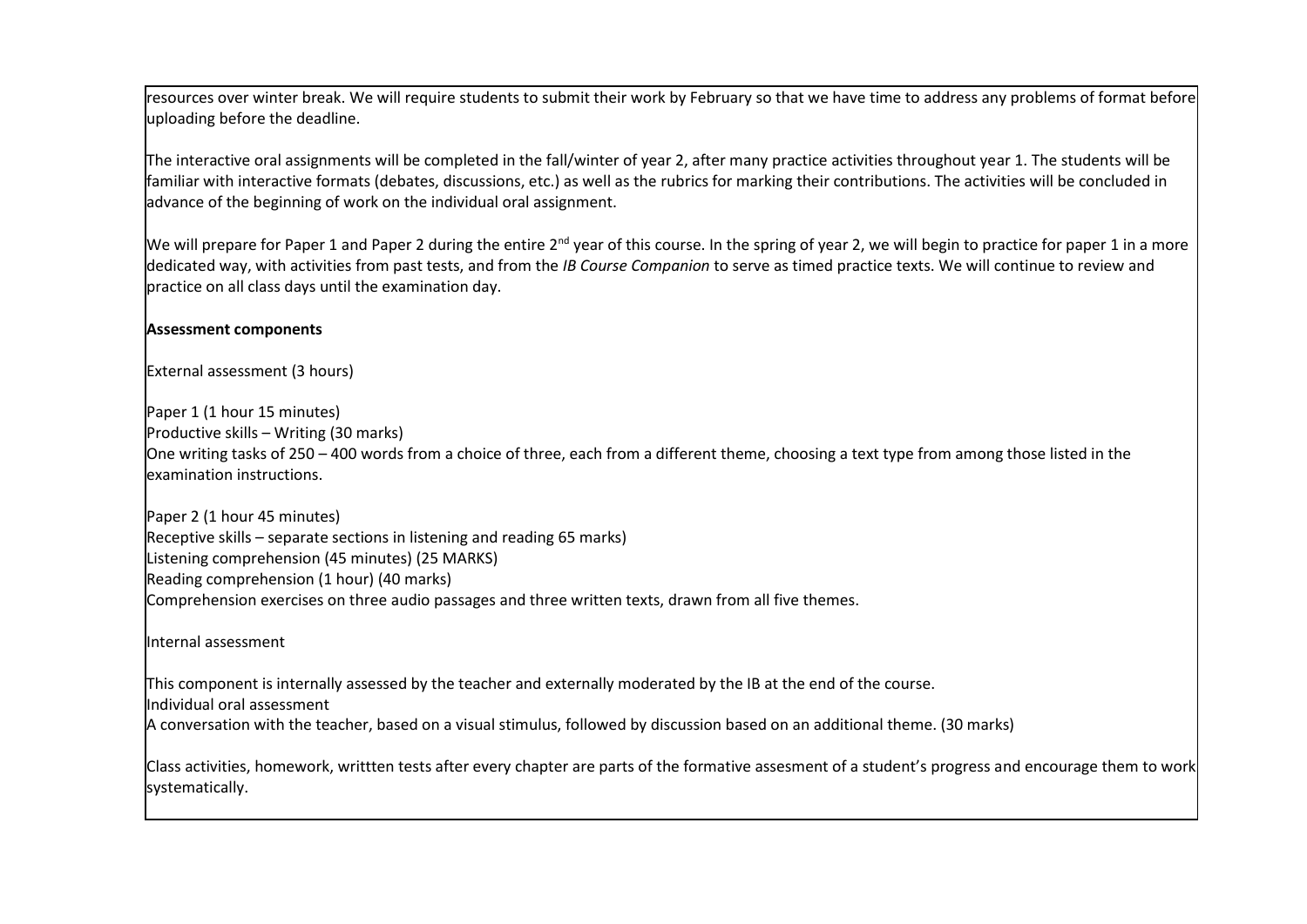# **4. Links to TOK**

You are expected to explore links between the topics of your subject and TOK. As an example of how you would do this, choose one topic from your course outline that would allow your students to make links with TOK. Describe how you would plan the lessoncours.

| Topic              | Link with TOK (including description of lesson plan)                                                                                                                                                                                                                                                                                                                                                                                                                                                                                                                                                                                                                                                                                                                                                                                                                                                                                                                                                                                                                                                                                                                                                                                                                                                                                                                                                                                                                                                                                                                                                                                                                                                                                                                                                                                               |
|--------------------|----------------------------------------------------------------------------------------------------------------------------------------------------------------------------------------------------------------------------------------------------------------------------------------------------------------------------------------------------------------------------------------------------------------------------------------------------------------------------------------------------------------------------------------------------------------------------------------------------------------------------------------------------------------------------------------------------------------------------------------------------------------------------------------------------------------------------------------------------------------------------------------------------------------------------------------------------------------------------------------------------------------------------------------------------------------------------------------------------------------------------------------------------------------------------------------------------------------------------------------------------------------------------------------------------------------------------------------------------------------------------------------------------------------------------------------------------------------------------------------------------------------------------------------------------------------------------------------------------------------------------------------------------------------------------------------------------------------------------------------------------------------------------------------------------------------------------------------------------|
| Sharing the planet | TOK Qs: How do you feel about social inequality and level of poverty in the world?<br>Are there any analogies, metaphors or expressions in your first language? Are these analogies and expressions applicable<br>to universal language?<br>In what ways can language be used to influence, persuade or manipulate people?<br>How can we use the language we speak shape and deliberately manipulate thought?<br>How does the language used to describe inequality and poverty help or hinder us in understanding the issue?<br>My lesson will look something like this:<br>will use a BBC documentary film about Citarum River, one of the world's most polluted rivers<br>As guiding questions I would use these: Why do you think Asian rivers are the most polluted rivers in the world?<br>;To what extent is poverty and inequality connected to pollution in certain parts of Asia?<br>While watching the film students are required to make their own notes. After that, they will share their notes with their<br>peers and compare them. The students will finalise and analyse the notes. This activity will encourage the students to use<br>their critical thinking and their knowledge of poverty and pollution in certain parts of Asia. The students will figure out<br>what can be done to solve poverty and pollution issues. The students will do their own research on the topic while utilising<br>specific knowledge and language in order to spread awareness about the topic.<br>Since emotions are discussed as a way of knowing, the students will express their emotions by means of extreme<br>adjectives when describing some particularly shocking footage from the documentary film.<br>The ToK focus is on how the issue is presented in the documentary and the language and imagery used to make its<br>message. |
|                    |                                                                                                                                                                                                                                                                                                                                                                                                                                                                                                                                                                                                                                                                                                                                                                                                                                                                                                                                                                                                                                                                                                                                                                                                                                                                                                                                                                                                                                                                                                                                                                                                                                                                                                                                                                                                                                                    |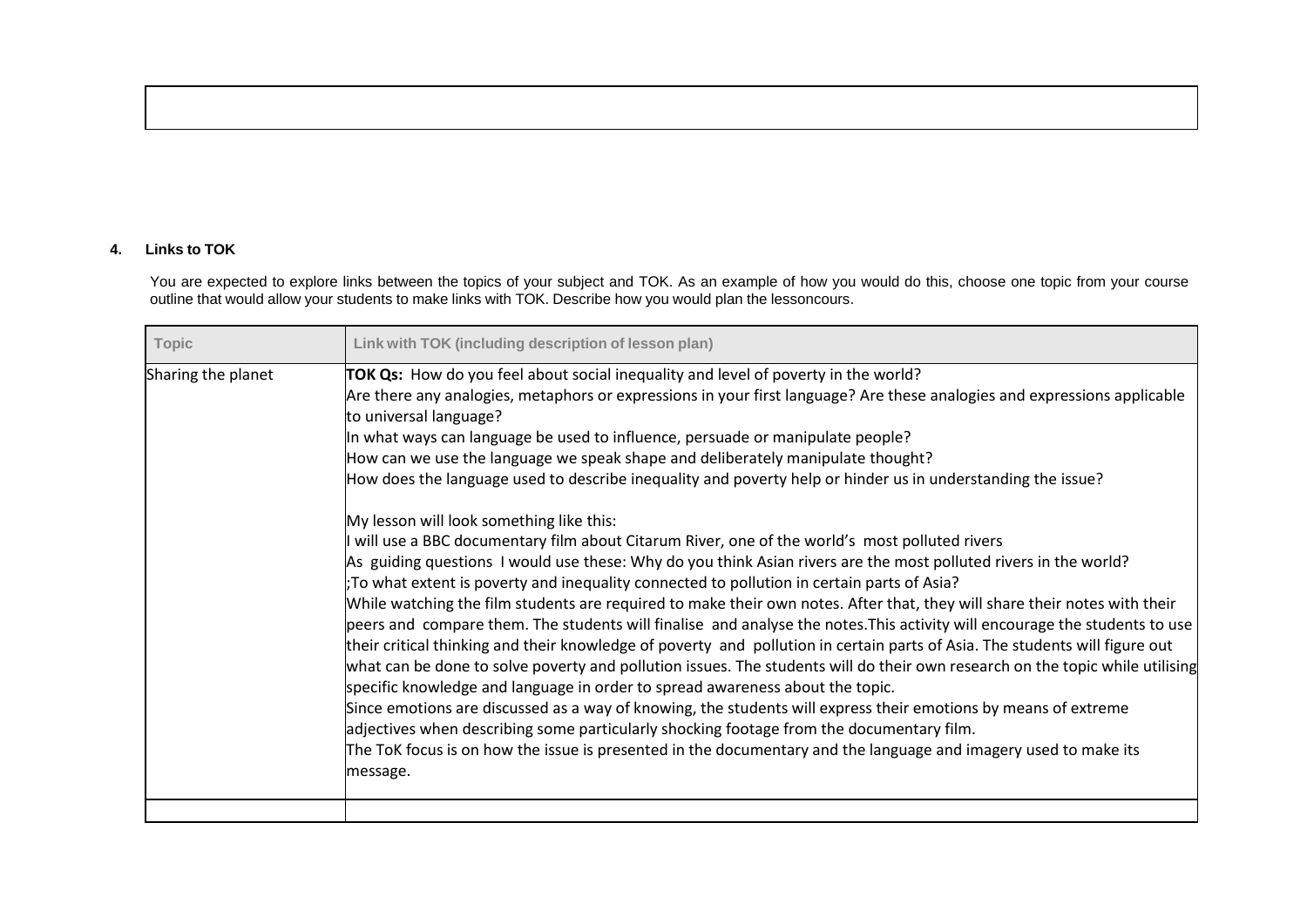### **5. Approaches to learning**

Every IB course should contribute to the development of students' approaches to learning skills. As an example of how you would do this, choose one topic from your outline that would allow your students to specifically develop one or more of these skill categories (thinking, communication, social, self-management or research).

| <b>Topic</b>        | Contribution to the development of students' approaches to learning skills (including one or more skill category)                                                                                                                                                                                                                                                                                                                                                                                                                                                                                                                                                                                                                                                                                                                                                                                                                                                                                                                                                                                                                                                                                                                                                                                                                                                                                                                                                                                                                                                                                                                                                                     |
|---------------------|---------------------------------------------------------------------------------------------------------------------------------------------------------------------------------------------------------------------------------------------------------------------------------------------------------------------------------------------------------------------------------------------------------------------------------------------------------------------------------------------------------------------------------------------------------------------------------------------------------------------------------------------------------------------------------------------------------------------------------------------------------------------------------------------------------------------------------------------------------------------------------------------------------------------------------------------------------------------------------------------------------------------------------------------------------------------------------------------------------------------------------------------------------------------------------------------------------------------------------------------------------------------------------------------------------------------------------------------------------------------------------------------------------------------------------------------------------------------------------------------------------------------------------------------------------------------------------------------------------------------------------------------------------------------------------------|
| Social organisation | will use Ted Talks , regional resource materials, documentary films and articles as the primary materials for discussing<br>and writing analyses<br>As guiding questions I would use- What does marriage mean to you or your culture?<br>What are the main problems of social minorities and how they could be resolved?<br>To what extent is education important when dealing with social minorities?<br>1.Self-management skills<br>Students need to learn how to manage themselves. Having organizational skills and goal setting are the key factors to<br>successful learning. Clear deadlines should be established in a fair and purposeful manner.<br>2. Thinking skills<br>With developing thinking skills students are asked to engage with authentic disciplinary problems. Students are<br>encouraged to be actively engaged in the formulation of hypotheses about the meaning of a text without needing to rely<br>on easily accessible online sources.<br>3. Communication skills<br>Being able to communicate well contributes to the development of students' self-confidence. Practising different role<br>plays, skits or oral interpretations of literature help students experience literary characters' inner struggles and life<br>hardships.<br>4. Social skills<br>With the knowledge of social skills, students find themselves more comfortable in the act of appreciation of different<br>cultures and behaviours. Debating and negotiating are key elements when studying language and literature.<br><b>5. Research skills</b><br>After adopting research skills students become aware of the usage of digital resources in an academically honest way. |

## **6. International mindedness**

Every IB course should contribute to the development of international-mindedness in students. As an example of how you would do this, choose one topic from your outline that would allow your students to analyse it from different cultural perspectives. Briefly explain the reason for your choice and what resources you will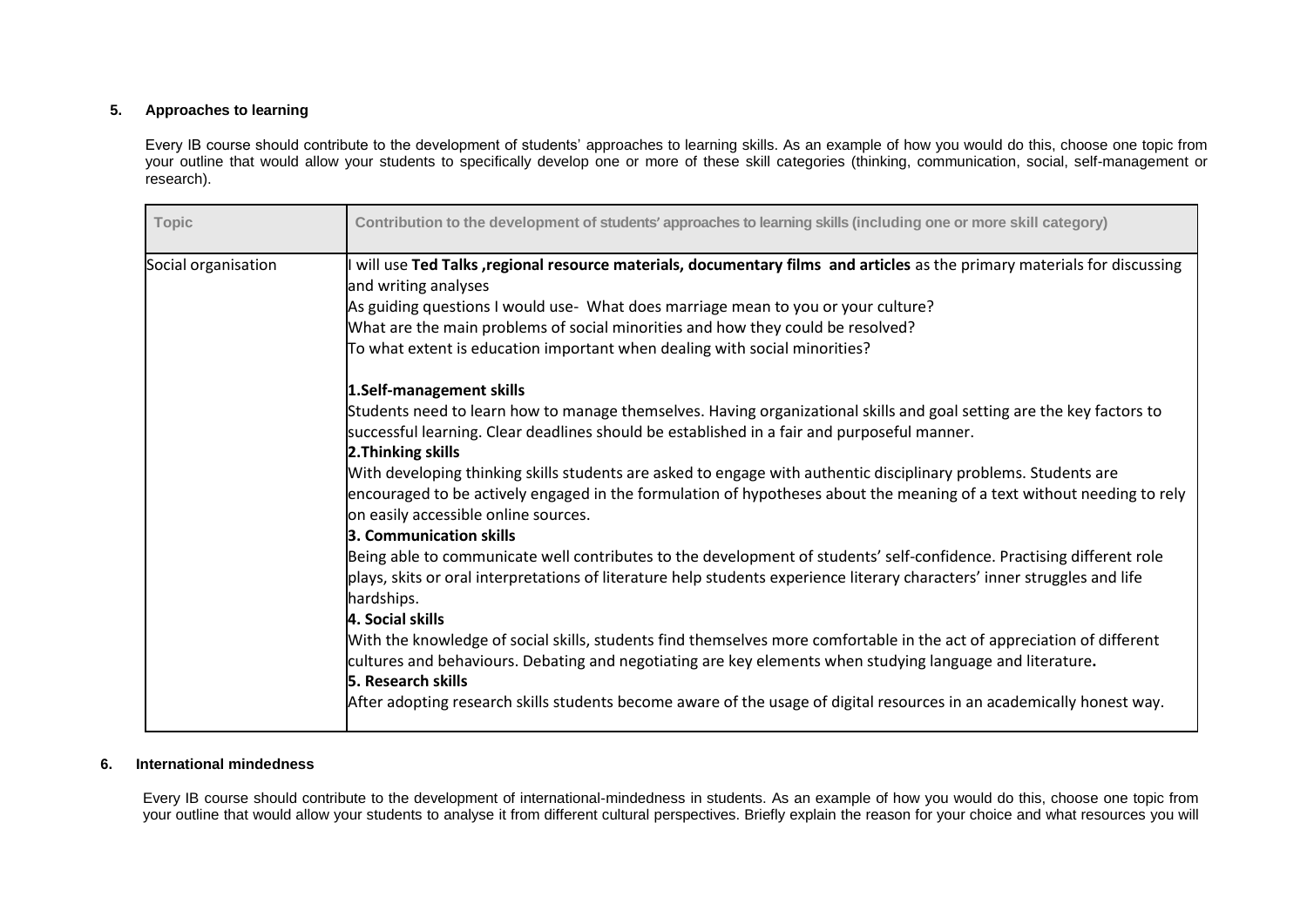use to achieve this goal.

| <b>Topic</b>      | Contribution to the development of international mindedness (including resources you will use)                                                        |
|-------------------|-------------------------------------------------------------------------------------------------------------------------------------------------------|
| Health            | "Do different cultures have the same concepts of beauty?" "If so, explain it"                                                                         |
| Drug abuse        |                                                                                                                                                       |
| Partners for life | ' Is drug abuse perceived differently in different cultures?" " Could you explain why some cultures have more tolerant<br>attitude to alcohol abuse?" |
|                   | "Is it likely that different cultures have different attitudes to marriage?" / child brides, arranged marriages/                                      |

### **7. Development of the IB learner profile**

Through the course it is also expected that students will develop the attributes of the IB learner profile. As an example of how you would do this, choose one topic from your course outline and explain how the contents and related skills would pursue the development of any attribute(s) of the IB learner profile that you will identify.

| <b>Topic</b>       | Contribution to the development of the attribute(s) of the IB learner profile                                                                                                                                                                                                                                                                                                                                                                                                                                       |
|--------------------|---------------------------------------------------------------------------------------------------------------------------------------------------------------------------------------------------------------------------------------------------------------------------------------------------------------------------------------------------------------------------------------------------------------------------------------------------------------------------------------------------------------------|
| <b>Experiences</b> | The IB student expands their knowledge of extreme sports<br>The IB student is encouraged to be a risk-taker.Does this mean that he/she should jump from a cliff with a wingsuit?<br>In what sense is it healthy to be a risk-taker?                                                                                                                                                                                                                                                                                 |
|                    | Inquirers and Thinkers-Students should nurture their curiosity. Curiosity is the trait that helps students improve their<br>critical thinking.                                                                                                                                                                                                                                                                                                                                                                      |
|                    | Knowledgeable -Students develop the ability to communicate in the target language through the study of language,<br>themes, and texts. They focus on all concepts such as audience, purpose, meaning and context.<br>Communicators - To be good communicators, students need to be good listeners and to be engaged in global /<br>intercultural/issues.<br>Open-minded - Students need to be respectful and open-minded to different values and traditions and learn to cooperate<br>and help those who require it |